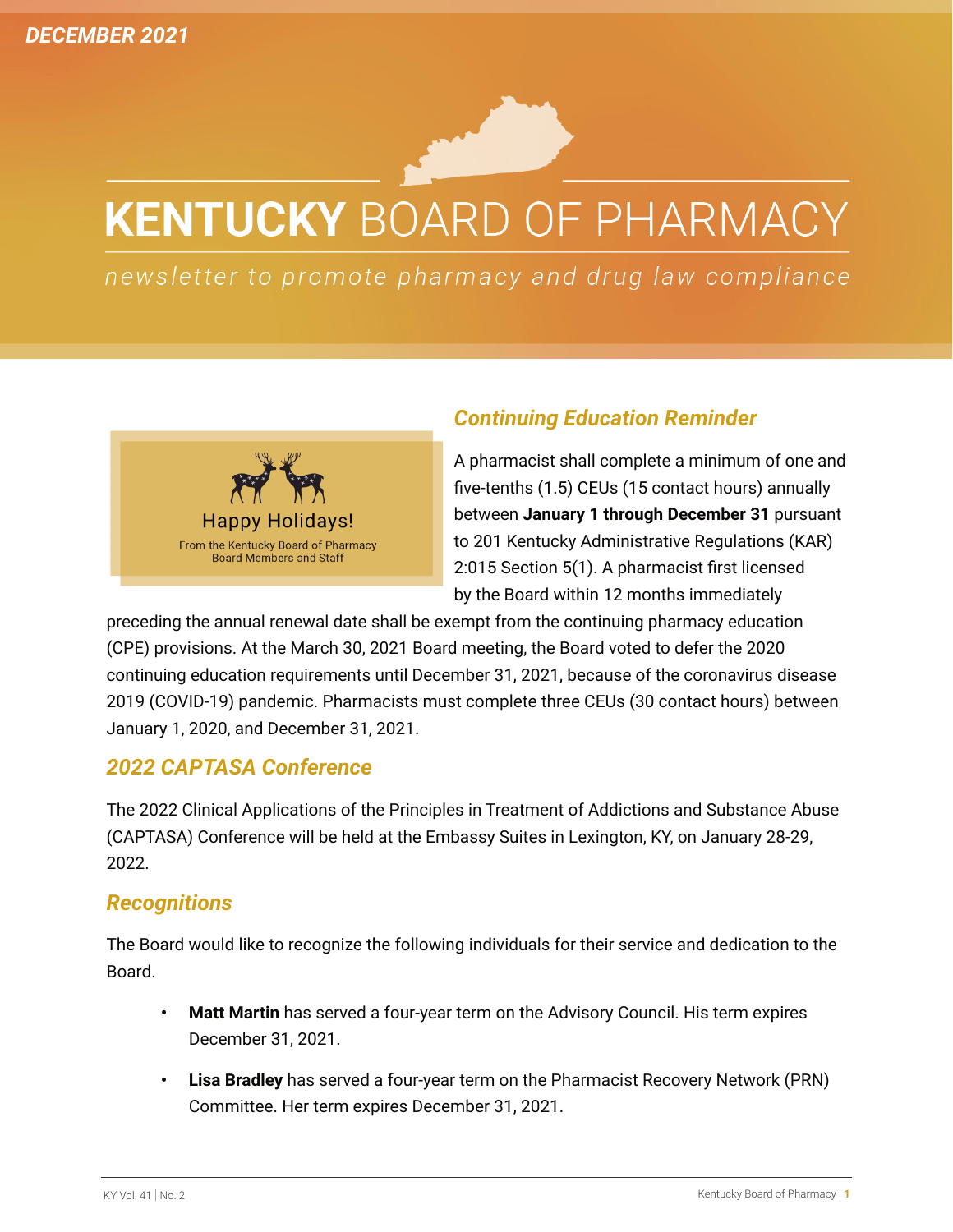- **• Mary Ann Burch** has served a four-year term on the PRN Committee. Her term expires December 31, 2021.
- **• Jody Forgy** has served a four-year term on the Board. His term expires December 31, 2021.
- **• Jill Rhodes** has served as president of the Board for 2021. She has served a four-year term on the Board. Her term expires December 31, 2021.

## *President's Address*

#### *By Jill Rhodes*

The year 2021 has been unprecedented for the pharmacy profession in many ways. The pharmacists and technicians of this commonwealth have displayed exceptional resolve while being called upon to protect public health and welfare during the pandemic. During this time, the Board has worked diligently on many initiatives that enhance patient access to pharmacist services and further identify the needs of our profession while increasing medication safety for consumers. Some of the highlights from the past year are included below. The Board:

- passed emergency regulations to allow pharmacists to prescribe and administer childhood immunizations, the COVID-19 vaccine, and the flu vaccine pursuant to specific guidelines;
- created new ad-hoc committees to focus on new approaches to improve medication safety, meet required CPE through contemporary professional development programs, and enhance the role of the pharmacy technician;
- entered into a memorandum of understanding addressing compounded human drug products between the Board and Food and Drug Administration (FDA);
- drafted new regulations, including creating a new medication repository regulation (in draft) and a new regulation to provide pharmacy technicians with the ability to administer immunizations;
- amended several regulations, including 201 KAR 2:360 allowing pharmacists to dispense naloxone to agencies and removing other barriers to harm reduction programs; and
- passed new and revised Board-approved protocols: colorectal cancer screening protocol and revision of diabetes testing, acute pharyngitis infection, acute influenza infection and chemoprophylaxis, and travel health therapies – with several more coming soon!

Serving with Board members, Executive Director Larry Hadley, Board counsel, staff, and the volunteer committee members for the commonwealth the past four years has been a privilege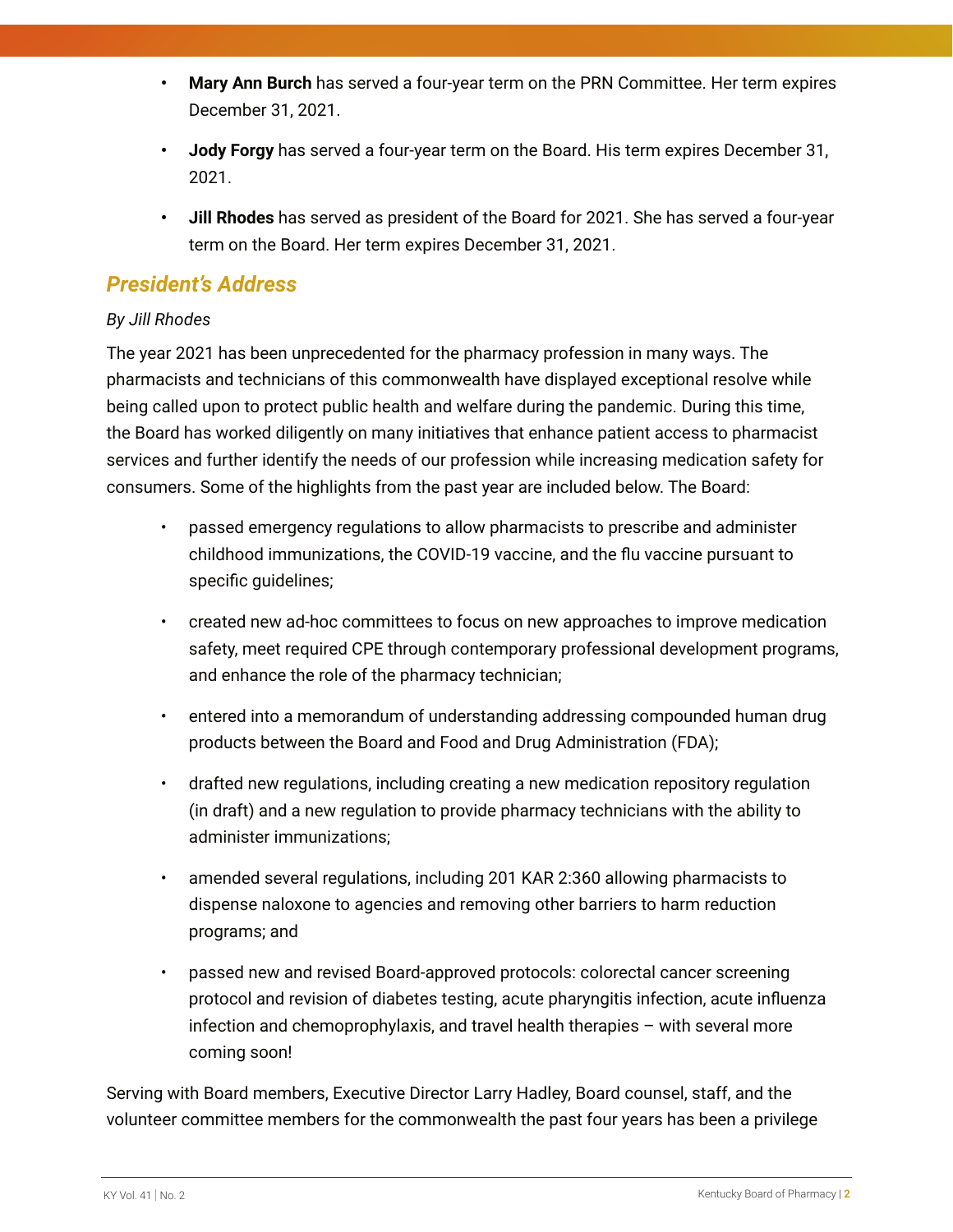and an honor. I look forward to the coming progress by the current and future volunteers and Board members and remain forever your pharmacy advocate.

## *Naloxone Emergency Response Cabinets*

#### *By Cody Sullivan, PharmD/MBA Candidate*

Naloxone emergency response cabinets (eg, NaloxBox) are designed to increase public access to naloxone, an opioid overdose reversal medication. Like automated external defibrillators, naloxone emergency response cabinets are placed in public places where bystanders can administer lifesaving treatments until paramedics arrive. On average, more than 100 lives are lost due to opioid overdose in the United States every single day.<sup>1</sup> Studies have shown that increasing access to naloxone, especially in areas where overdoses may be common, reduces opioid-related morbidity and mortality.<sup>2</sup> By implementing naloxone emergency response cabinets in our communities, we can increase the public supply of naloxone to help combat the opioid epidemic. Installation of these cabinets in public spaces can also serve to raise awareness about this lifesaving medication and how to administer it and help fight stigma related to opioid use disorder. Each cabinet contains two doses of naloxone for intranasal administration along with directions for use, a barrier mask to facilitate rescue breathing, and information on local treatment resources. Although more research is needed to determine the impact of installing these cabinets, initial findings show that the average layperson can utilize the proper technique for administering naloxone 98% of the time.<sup>3</sup> Kentucky Revised Statutes §217.186 authorizes licensed health care providers and naloxone-certified pharmacists to prescribe and dispense naloxone to a person or agency. An agency can install naloxone emergency response cabinets to help increase the accessibility of naloxone for bystander use in areas where overdoses may occur. Agencies installing naloxone emergency response cabinets must have a process in place for monitoring the cabinet so that it can be refilled if the naloxone is used or have the naloxone product replaced before it reaches its expiration date.

While other states have utilized naloxone emergency cabinets for several years, they are just starting to be utilized in Kentucky communities. Pharmacists can play a key role in advocating for the use of naloxone emergency response cabinets and help facilitate their use in communities across the commonwealth to mitigate the opioid overdose crisis in Kentucky.

#### **References**

- 1. National Institute on Drug Abuse. Overdose death rates. January 29, 2021. Retrieved October 6, 2021, from *[www.drugabuse.gov/drug-topics/trends-statistics/overdose-death-rates](http://www.drugabuse.gov/drug-topics/trends-statistics/overdose-death-rates)*.
- 2. McClellan C, Lambdin BH, Ali MM, et al. Opioid-overdose laws association with opioid use and overdose mortality. *Addictive Behaviors.* 2018 Nov;86: 90-95, ISSN 0306-4603, *[www](https://www.sciencedirect.com/science/article/abs/pii/S0306460318301382) [.sciencedirect.com/science/article/pii/S0306460318301382.](https://www.sciencedirect.com/science/article/abs/pii/S0306460318301382)*
- 3. Capraro GA, Rebola CB. The NaloxBox Program in Rhode Island: A Model for Community-Access Naloxone. American *Journal of Public Health.* 2018 Dec;108(12):1649-1651. *[doi.org/10.2105/](https://ajph.aphapublications.org/doi/10.2105/AJPH.2018.304735) [AJPH.2018.304735.](https://ajph.aphapublications.org/doi/10.2105/AJPH.2018.304735)*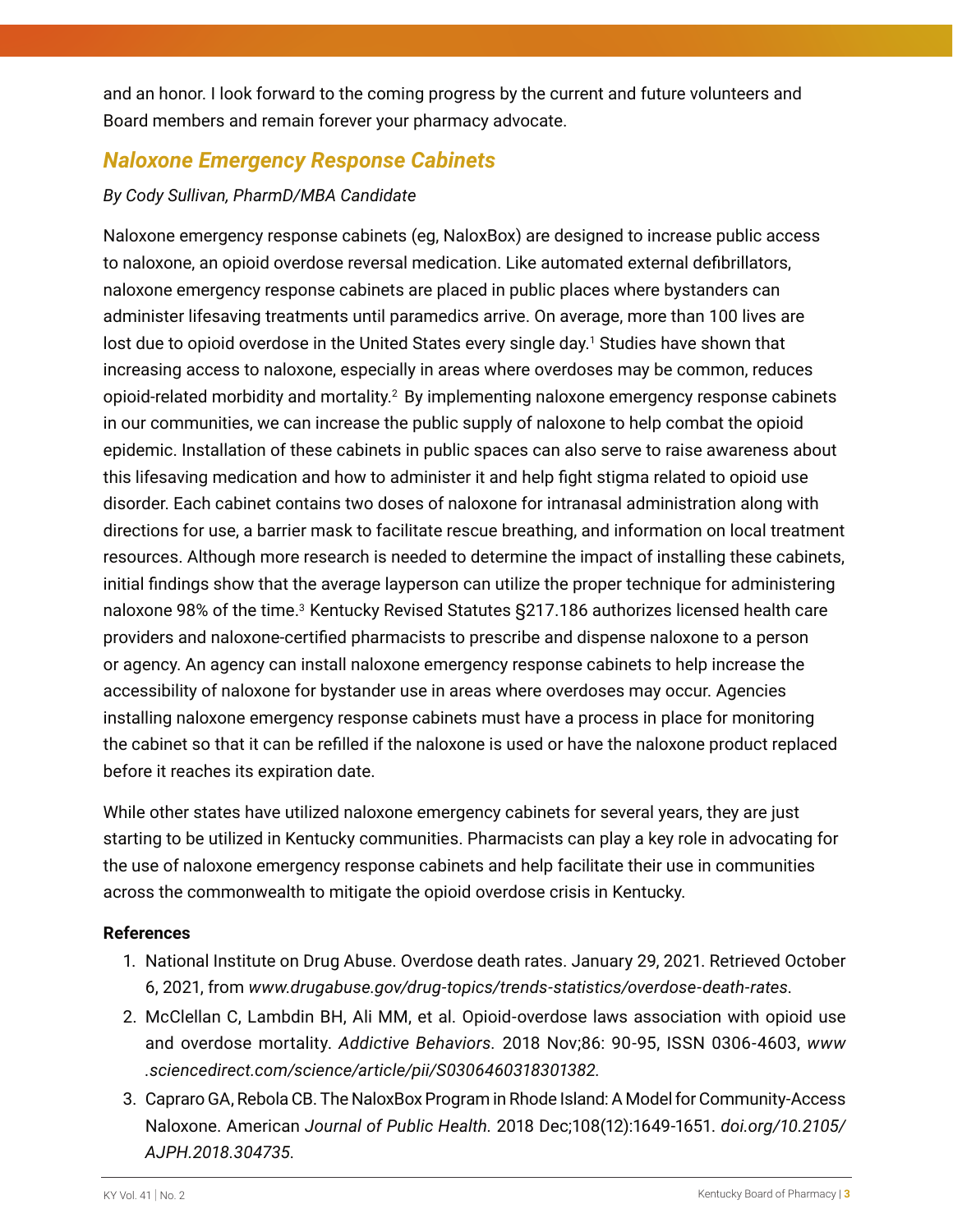## *Pharmacists Now Able to Order and Administer COVID-19 Therapeutics*

On September 14, 2021, current US Department of Health and Human Services secretary, Xavier Becerra, amended Section V of the Public Readiness and Emergency Preparedness Act Declaration.1 The amendment authorized licensed pharmacists to both order **and** administer COVID-19 therapeutics subcutaneously, intramuscularly, or orally, so long as the therapeutic is authorized, approved, or licensed by FDA. Further, the amendment allows for registered interns and qualified technicians to administer COVID-19 therapeutics subcutaneously, intramuscularly, or orally. Prior to the amendment, pharmacists could administer COVID-19 therapeutics pursuant to a collaborative care agreement, but they could not independently prescribe COVID-19 therapeutics.

#### *Criteria as Required by the Ninth Amendment*

**First,** the COVID-19 therapeutic must be authorized, approved, or licensed by FDA.**Second,** when a licensed pharmacist orders a COVID-19 therapeutic, it must be ordered for subcutaneous, intramuscular, or oral administration and in accordance with the FDA approval, authorization, or licensing.**Third,** for licensed pharmacists, qualified technicians, and registered interns administering the therapeutic, it must be administered subcutaneously, intramuscularly, or orally in accordance with FDA. **Fourth,** for technicians, the supervising pharmacist must be readily and immediately available to assist the technician. **Fifth,** if the therapeutic is being administered through either intramuscular or subcutaneous injections, the pharmacist, intern, or technician must complete a practical training program that is approved by the Accreditation Council for Pharmacy Education. Further, that training program must include guidance on a hands-on injection technique and guidance on the clinical evaluation of indications and contraindications of COVID-19 therapeutics. **Sixth,** the pharmacist, intern, and technician must maintain a current certificate in cardiopulmonary resuscitation.**Seventh,** the pharmacist must comply with its jurisdictions' requirements for record keeping and reporting. **Lastly,** the pharmacist, intern, and technician must comply with all applicable requirements that apply to the administration of COVID-19 therapeutics.

Critically, the implication of this amendment provides protection from liability for pharmacists, interns, and technicians who meet the criteria set forth above, based on the COVID-19 therapeutics that exist now and that will be approved by FDA **in the future.**<sup>2</sup>

#### **References**

1. *Federal Register.* Vol. 86, No. 175. *Ninth Amendment to Declaration Under the Public Readiness and Emergency Preparedness Act for Medical Countermeasures Against COVID-19.*  September 14, 2021. *[https://www.federalregister.gov/documents/2021/09/14/2021-19790/](https://www.federalregister.gov/documents/2021/09/14/2021-19790/ninth-amendment-to-declaration-under-the-public-readiness-and-emergency-preparedness-act-for-medical) [ninth-amendment-to-declaration-under-the-public-readiness-and-emergency-preparedness](https://www.federalregister.gov/documents/2021/09/14/2021-19790/ninth-amendment-to-declaration-under-the-public-readiness-and-emergency-preparedness-act-for-medical)act-for-medical.*